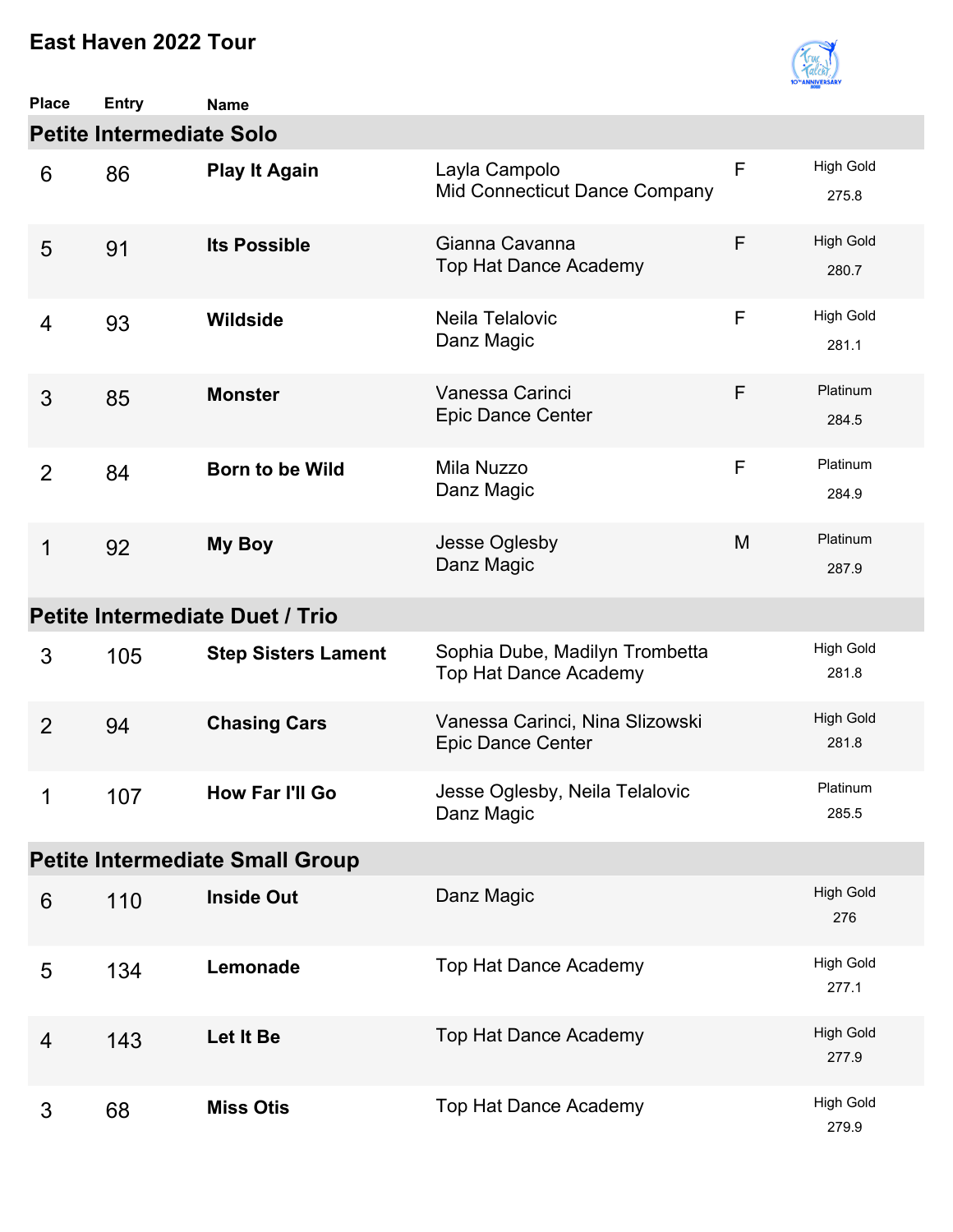

| <b>Place</b>   | <b>Entry</b>                    | <b>Name</b>                             |                                                         |   |                           |
|----------------|---------------------------------|-----------------------------------------|---------------------------------------------------------|---|---------------------------|
| 2              | 83                              | <b>Were On The Case</b>                 | <b>Top Hat Dance Academy</b>                            |   | <b>High Gold</b><br>282.2 |
| 1              | 97                              | <b>Dive In The Pool</b>                 | Danz Magic                                              |   | Platinum<br>284.3         |
|                | <b>Junior Intermediate Solo</b> |                                         |                                                         |   |                           |
| 10             | 38                              | <b>You Don't Speak</b><br><b>French</b> | <b>Danielle Hawkins</b><br><b>Top Hat Dance Academy</b> | F | Platinum<br>284.6         |
| 9              | 42                              | Na Na Na                                | Samantha Levasseur<br><b>Children's Dance Workshop</b>  | F | Platinum<br>285           |
| 8              | 19                              | <b>Bird Girl</b>                        | Dakota Booth<br><b>Epic Dance Center</b>                | F | Platinum<br>285.6         |
| $\overline{7}$ | 6                               | <b>Oh So Quiet</b>                      | Lia Rooney<br>Epic Dance Center                         | F | Platinum<br>285.6         |
| 6              | 14                              | <b>Someone To You</b>                   | Emma Kuzia<br><b>Children's Dance Workshop</b>          | F | Platinum<br>285.6         |
| 5              | 40                              | We Will Find It                         | Kai Davila<br>Hamden Academy Of Dance &<br><b>Music</b> | F | Platinum<br>286.4         |
| 4              | 22                              | <b>A Little Too Much</b>                | Kendall Levesque<br>Backstage Academy Of Dance          | F | Platinum<br>287.4         |
| 3              | 11                              | <b>Blue Skies</b>                       | Nina Slizowski<br>Epic Dance Center                     | F | Platinum<br>287.4         |
| $\overline{2}$ | 15                              | <b>Sing</b>                             | Fiona Cusano<br><b>Children's Dance Workshop</b>        | F | Platinum<br>287.4         |
| 1              | 41                              | <b>Mink Shmink</b>                      | <b>Alexandra Elliott</b><br><b>Epic Dance Center</b>    | F | Platinum<br>290.4         |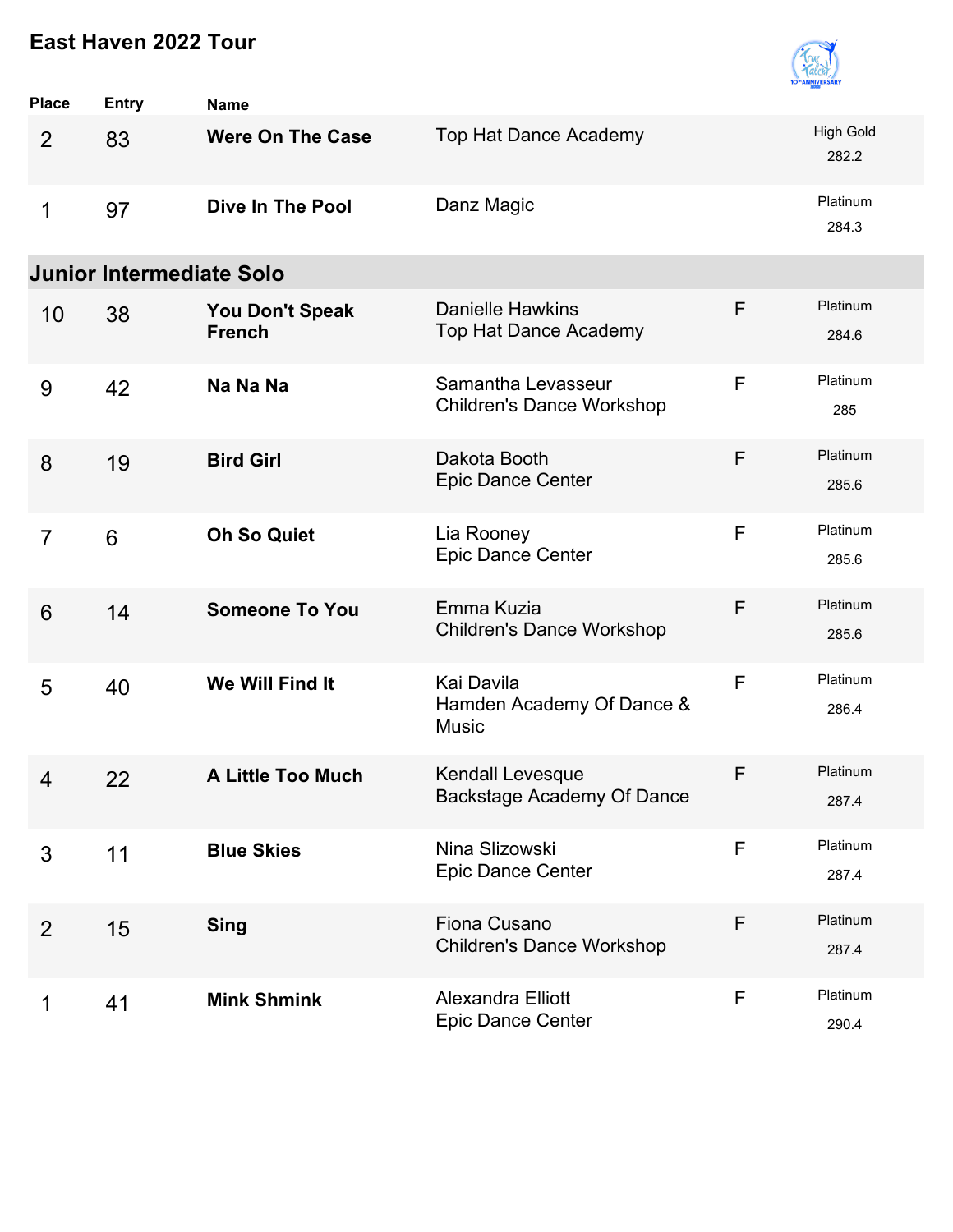

| <b>Place</b>   | <b>Entry</b> | <b>Name</b>                            |                                                                              |                           |
|----------------|--------------|----------------------------------------|------------------------------------------------------------------------------|---------------------------|
|                |              | Junior Intermediate Duet / Trio        |                                                                              |                           |
| 10             | 48           | <b>Count On Christmas</b>              | Shealynn Curnow, Danielle<br>Hawkins, Ashley Mrowka<br>Top Hat Dance Academy | <b>High Gold</b><br>281.4 |
| 9              | 64           | <b>Girls</b>                           | Nina Slizowski, Jordanna Spirelli<br><b>Epic Dance Center</b>                | <b>High Gold</b><br>281.4 |
| 8              | 55           | The Jump Off                           | Dakota Booth, Lexi Cosoleto,<br>Dominique Diaco<br>Epic Dance Center         | <b>High Gold</b><br>282.6 |
| $\overline{7}$ | 13           | <b>Fabulous</b>                        | Christina Ann Barbara, Ariana<br>Marrero<br>Danz Magic                       | <b>High Gold</b><br>282.8 |
| 6              | 47           | Pie                                    | Kendall Levesque, Aubrianna<br><b>Meikle</b><br>Backstage Academy Of Dance   | Platinum<br>283.2         |
| 5              | 45           | Dj Turn It Up                          | Gemma Bianchini, Megan O'reilly<br><b>Epic Dance Center</b>                  | Platinum<br>284.6         |
| $\overline{4}$ | 46           | <b>TGIF</b>                            | Azaleah Lyons, Lily Slizowski<br>Epic Dance Center                           | Platinum<br>285.8         |
| 3              | 62           | <b>Supermarket Flowers</b>             | Alexandra Elliott, Lia Rooney<br><b>Epic Dance Center</b>                    | Platinum<br>286.8         |
| 2              | 61           | <b>Rather Be</b>                       | Emma Kuzia, Samantha<br>Levasseur<br><b>Children's Dance Workshop</b>        | Platinum<br>287.2         |
| 1              | 51           | <b>Come To The Table</b>               | Sophia Deoliviera, Jorge Villalobos<br>Danz Magic                            | Platinum<br>290.4         |
|                |              | <b>Junior Intermediate Small Group</b> |                                                                              |                           |
| 10             | 335          | 007                                    | <b>Epic Dance Center</b>                                                     | <b>High Gold</b><br>278.2 |
| 9              | 377          | I'm A Boss                             | Legacy School Of Dance                                                       | <b>High Gold</b><br>279.2 |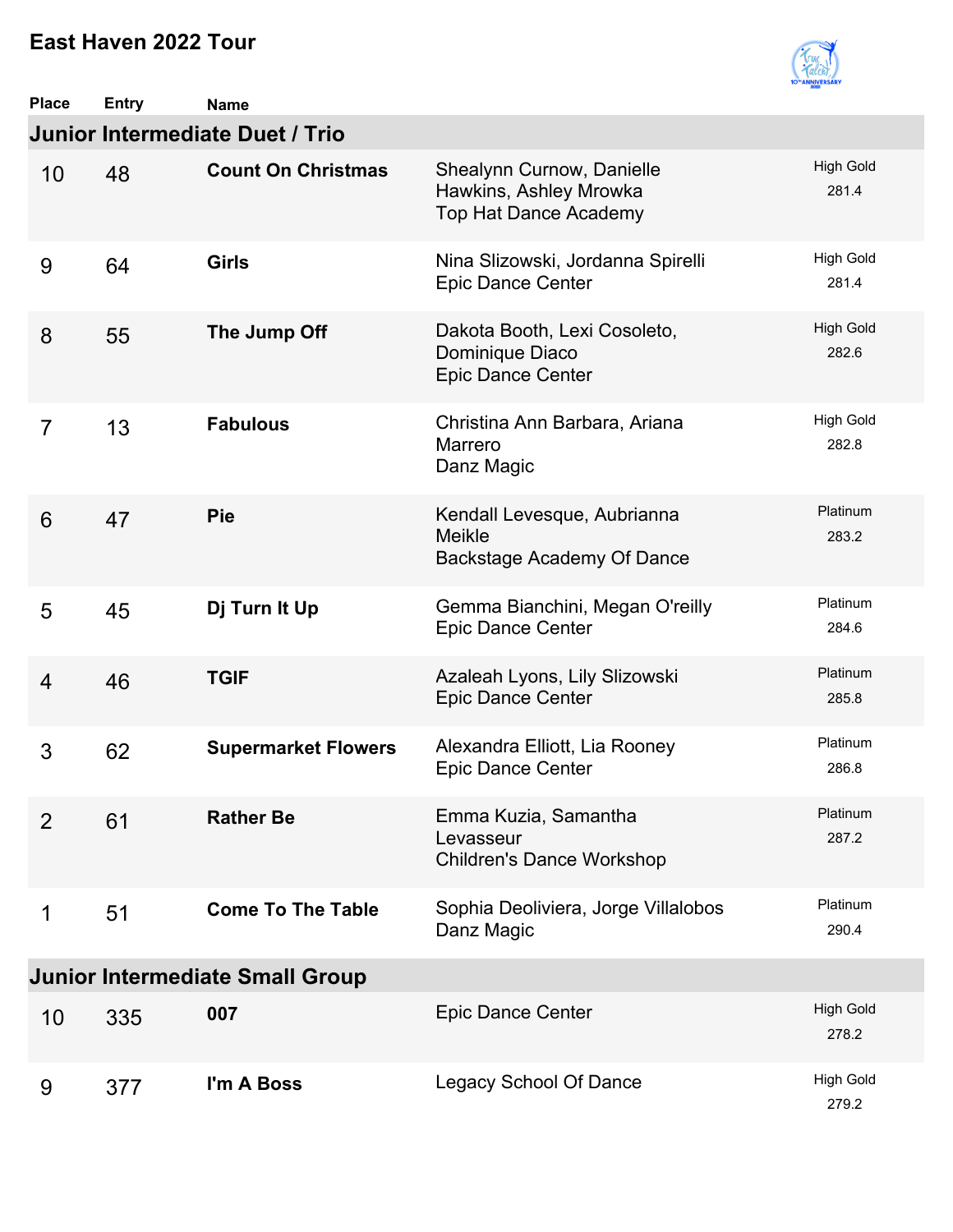

| <b>Place</b>   | <b>Entry</b>                          | <b>Name</b>                                |                                  |                           |  |  |
|----------------|---------------------------------------|--------------------------------------------|----------------------------------|---------------------------|--|--|
| 8              | 372                                   | <b>Werk Out</b>                            | Danz Magic                       | <b>High Gold</b><br>280.2 |  |  |
| 7              | 361                                   | <b>Freaks Like Me</b>                      | <b>Children's Dance Workshop</b> | <b>High Gold</b><br>281.2 |  |  |
| 6              | 362                                   | Perm                                       | Danz Magic                       | <b>High Gold</b><br>282.6 |  |  |
| 5              | 318                                   | <b>Bad Boys</b>                            | <b>Epic Dance Center</b>         | Platinum<br>284           |  |  |
| $\overline{4}$ | 197                                   | <b>Girls Run The World</b>                 | <b>Star Struck Dance Studio</b>  | Platinum<br>286.8         |  |  |
| 3              | 367                                   | <b>Our Favorite Son</b>                    | <b>Children's Dance Workshop</b> | Platinum<br>287           |  |  |
| $\overline{2}$ | 380                                   | The Periodic Table Of<br><b>Elements</b>   | <b>Children's Dance Workshop</b> | Platinum<br>289.2         |  |  |
| 1              | 368                                   | <b>Girls Just Wanna Have</b><br><b>Fun</b> | <b>Star Struck Dance Studio</b>  | Platinum<br>290.4         |  |  |
|                |                                       | <b>Junior Intermediate Large Group</b>     |                                  |                           |  |  |
| $\overline{4}$ | 310                                   | <b>Step in Time</b>                        | Danz Magic                       | <b>High Gold</b><br>275.8 |  |  |
| 3              | 281                                   | <b>Just Got Paid</b>                       | Backstage Academy Of Dance       | <b>High Gold</b><br>277.6 |  |  |
| 2              | 315                                   | <b>Welcome To The Show</b>                 | <b>Legacy School Of Dance</b>    | <b>High Gold</b><br>279.8 |  |  |
| 1              | 309                                   | <b>Cirque</b>                              | Deborah's Dance Workshop         | High Gold<br>281          |  |  |
|                | <b>Junior Intermediate Production</b> |                                            |                                  |                           |  |  |
| $\overline{2}$ | 292                                   | <b>Dark Water</b>                          | Backstage Academy Of Dance       | Platinum<br>283.4         |  |  |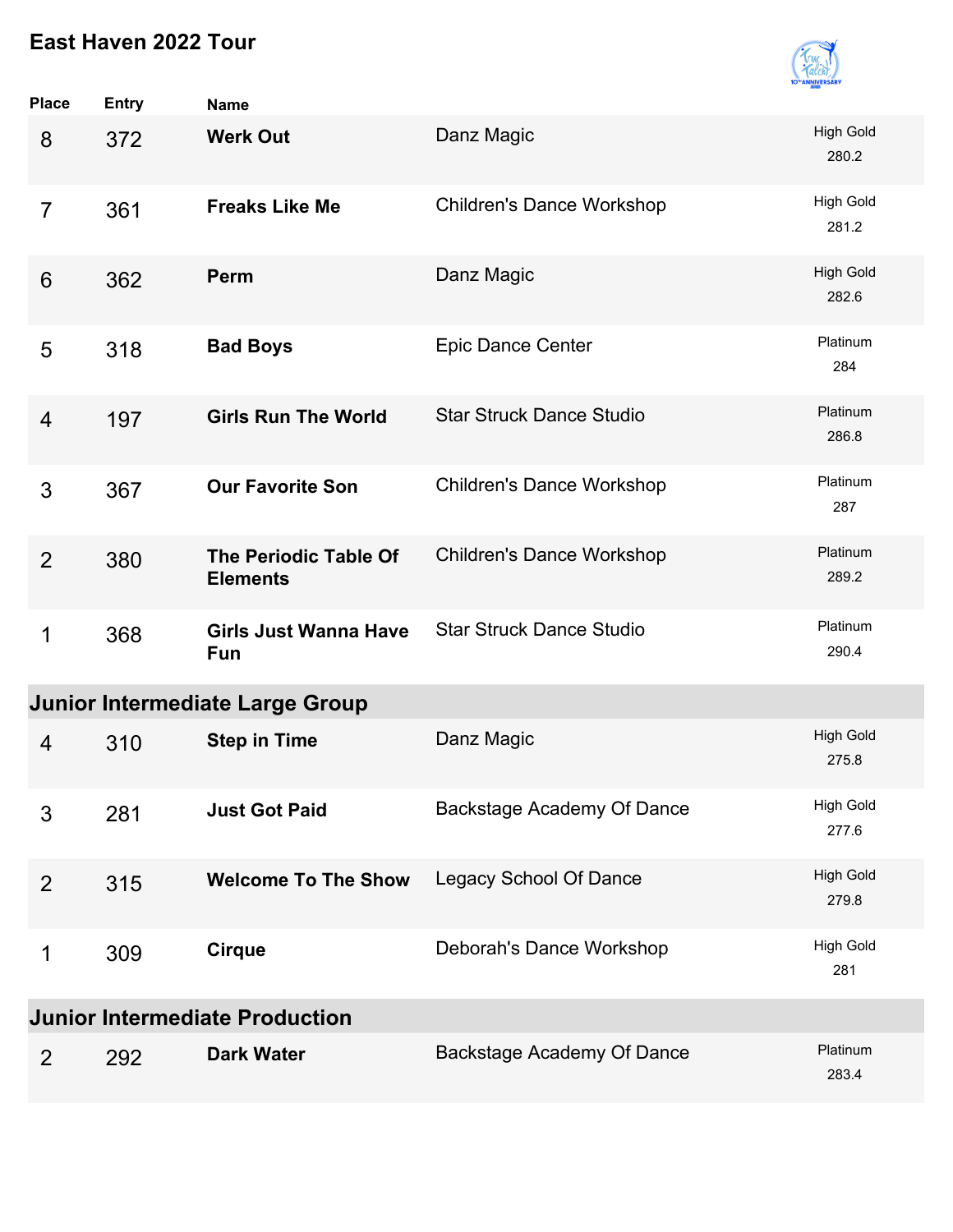| East Haven 2022 Tour |                               |                               |                                                                 |             |                           |  |
|----------------------|-------------------------------|-------------------------------|-----------------------------------------------------------------|-------------|---------------------------|--|
| Place                | <b>Entry</b>                  | <b>Name</b>                   |                                                                 |             |                           |  |
| 1                    | 278                           | <b>Cinderella</b>             | Danz Magic                                                      |             | Platinum<br>288.4         |  |
|                      | <b>Teen Intermediate Solo</b> |                               |                                                                 |             |                           |  |
| 10                   | 208                           | <b>Out Out</b>                | Alexa White<br><b>Epic Dance Center</b>                         | F           | Platinum<br>284.6         |  |
| 9                    | 244                           | Le Jazz Hot                   | <b>Alexis Olivero</b><br><b>Epic Dance Center</b>               | $\mathsf F$ | Platinum<br>284.8         |  |
| 8                    | 237                           | <b>Skinny Love</b>            | <b>Bailey Ralls</b><br><b>Epic Dance Center</b>                 | F           | Platinum<br>285.2         |  |
| $\overline{7}$       | 209                           | <b>Laugh Now Cry Later</b>    | <b>Eric Harting</b><br><b>Epic Dance Center</b>                 | F           | Platinum<br>285.4         |  |
| 6                    | 221                           | my love                       | Jaelyn An<br>Backstage Academy Of Dance                         | F           | Platinum<br>285.6         |  |
| 5                    | 247                           | when we were young            | Abby Zoll<br>Backstage Academy Of Dance                         | F           | Platinum<br>286.2         |  |
| 4                    | 206                           | <b>Satisfaction</b>           | <b>Madison Wright</b><br><b>Epic Dance Center</b>               | F           | Platinum<br>286.6         |  |
| 3                    | 246                           | <b>Sinking Stone</b>          | <b>Katie Servas</b><br>Danz Magic                               | F           | Platinum<br>287.4         |  |
| $\overline{2}$       | 207                           | <b>Till I Found You</b>       | Jorge Villalobos<br>Danz Magic                                  | M           | Platinum<br>289           |  |
| 1                    | 250                           | <b>Game Of Survival</b>       | <b>Madison Sill</b><br>Danz Magic                               | F           | Platinum<br>292.2         |  |
|                      |                               | Teen Intermediate Duet / Trio |                                                                 |             |                           |  |
| 10                   | 151                           | <b>Medicine</b>               | <b>Bailey Ralls, Madison Wright</b><br><b>Epic Dance Center</b> |             | <b>High Gold</b><br>282.1 |  |
|                      |                               |                               |                                                                 |             |                           |  |

| 9 | 152 | Anchor | Katie Servas, Melissa Servas<br>Danz Magic | <b>Platinum</b><br>283.9 |
|---|-----|--------|--------------------------------------------|--------------------------|
|   |     |        |                                            |                          |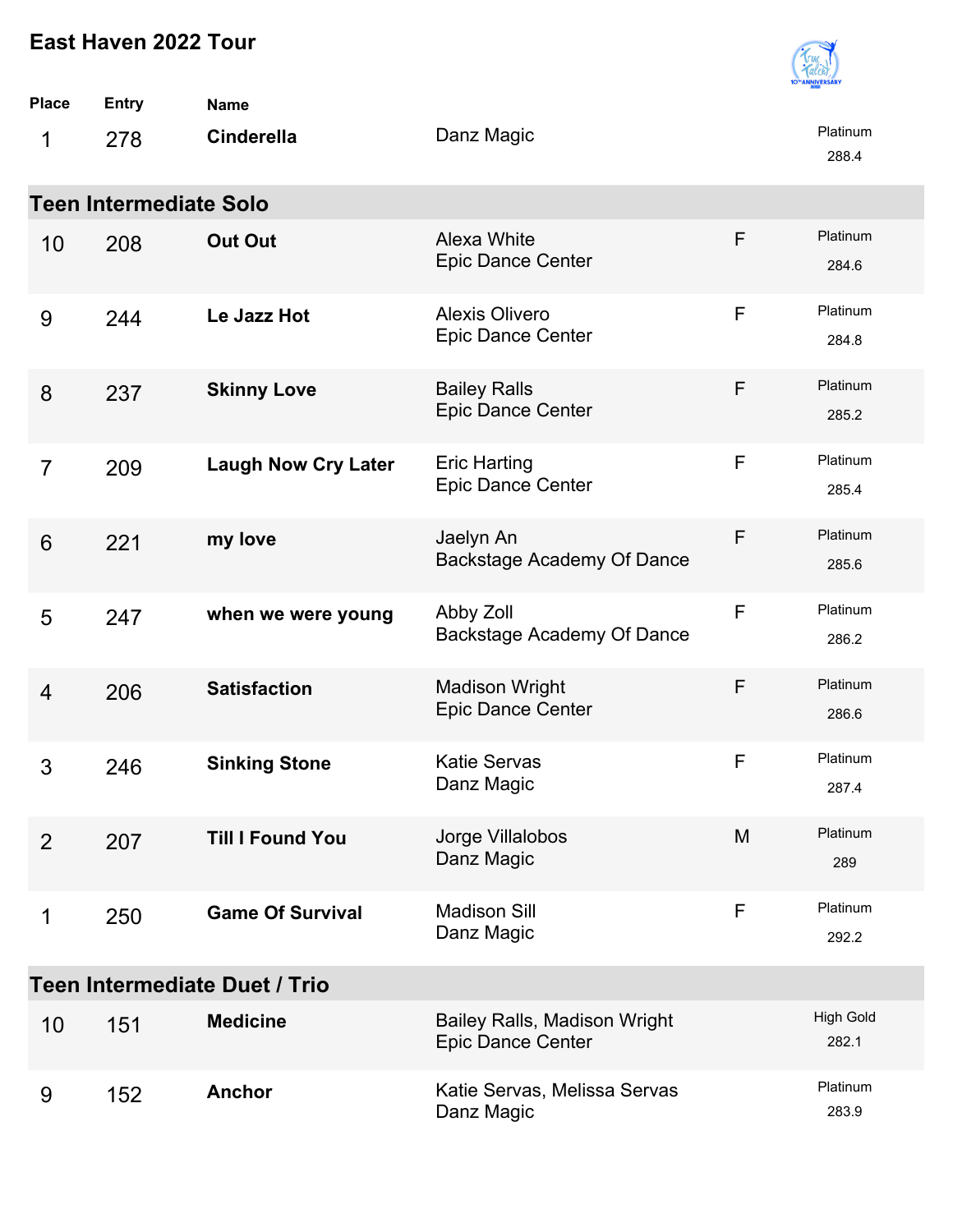

| <b>Place</b>   | <b>Entry</b> | <b>Name</b>                          |                                                                                      |                   |
|----------------|--------------|--------------------------------------|--------------------------------------------------------------------------------------|-------------------|
| 8              | 155          | <b>Stand Up</b>                      | Alexandra Elliott, Madison Wright<br><b>Epic Dance Center</b>                        | Platinum<br>284.2 |
| $\overline{7}$ | 158          | <b>Wind It Up</b>                    | Addison Rooney, Madison Wright<br>Epic Dance Center                                  | Platinum<br>284.2 |
| 6              | 153          | <b>Carry Me Home</b>                 | Zaimarie Cabrera, Danielle<br>Hawkins, Ashley Mrowka<br><b>Top Hat Dance Academy</b> | Platinum<br>284.4 |
| 5              | 177          | <b>Mein Heir</b>                     | Sarah Beesley, Hailey Ouellette<br>Danz Magic                                        | Platinum<br>285   |
| $\overline{4}$ | 157          | <b>Rotate</b>                        | Bailey Ralls, Alexa White, Caitlyn<br>Wolf<br>Epic Dance Center                      | Platinum<br>286   |
| 3              | 196          | It's Ok                              | Jessenia Dejesus, Madison Sill<br>Danz Magic                                         | Platinum<br>286.2 |
| 2              | 160          | <b>Black Velvet</b>                  | Jaelyn An, Cassidy Vera, Abby<br>Zoll<br>Backstage Academy Of Dance                  | Platinum<br>287.6 |
| 1              | 182          | <b>Boom</b>                          | Alyssa Deleon, Kami Labella,<br>Daniela Mancini<br><b>Children's Dance Workshop</b>  | Platinum<br>289   |
|                |              | <b>Teen Intermediate Small Group</b> |                                                                                      |                   |
| 10             | 183          | <b>Devil In Disguise</b>             | Danz Magic                                                                           | Platinum<br>283.8 |
| 9              | 150          | <b>Until We Meet Again</b>           | Backstage Academy Of Dance                                                           | Platinum<br>284.1 |
| 8              | 164          | <b>Looking Glass</b>                 | Backstage Academy Of Dance                                                           | Platinum<br>284.1 |
| 7              | 187          | Let's Have A Kiki                    | Danz Magic                                                                           | Platinum<br>285.4 |
| 6              | 159          | <b>Bottom Of The River</b>           | <b>Children's Dance Workshop</b>                                                     | Platinum<br>285.8 |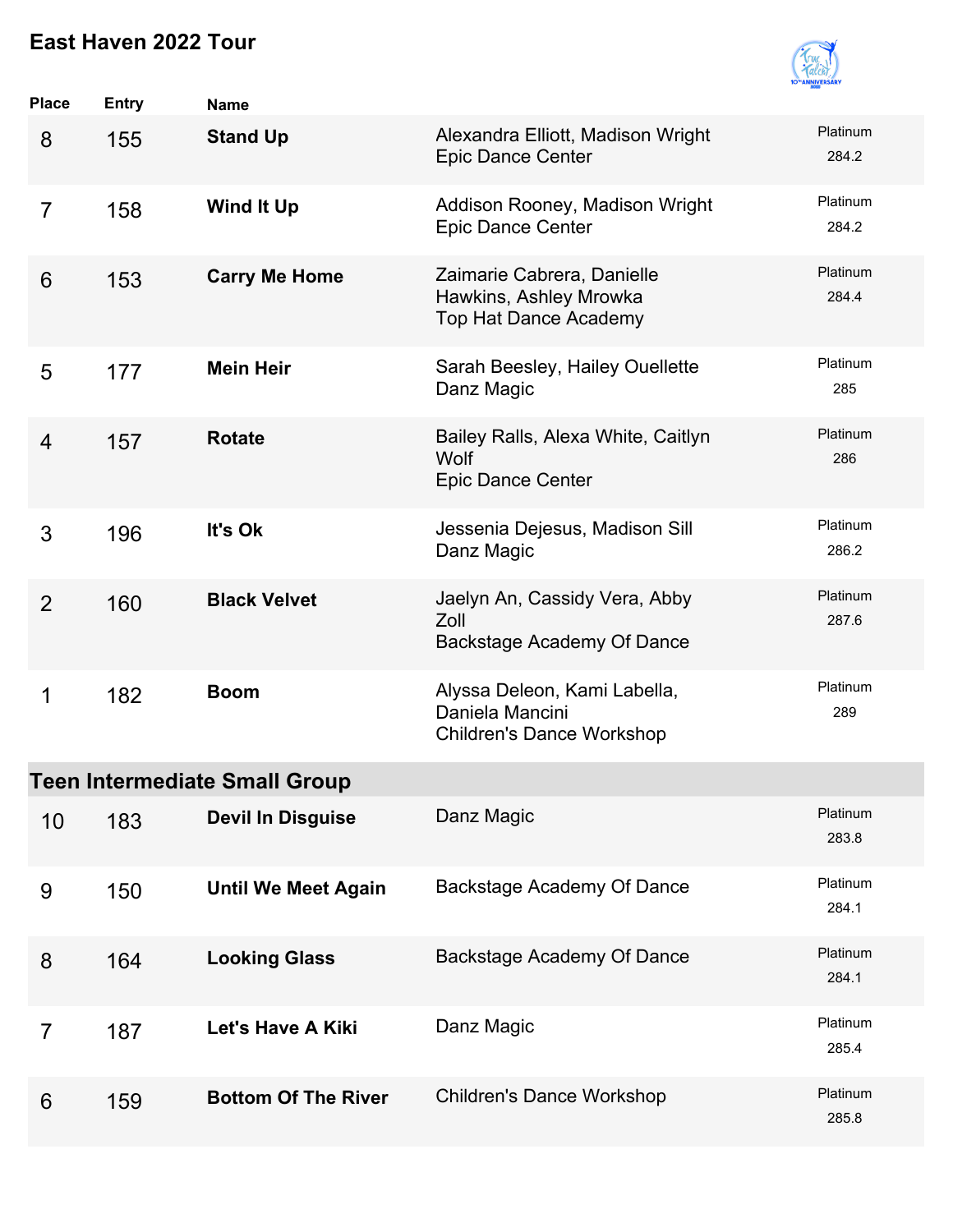

| <b>Place</b>   | <b>Entry</b> | <b>Name</b>                             |                                   |                           |
|----------------|--------------|-----------------------------------------|-----------------------------------|---------------------------|
| 5              | 200          | <b>Girls Just Wanna</b><br><b>Dance</b> | <b>Children's Dance Workshop</b>  | Platinum<br>286.4         |
| $\overline{4}$ | 198          | <b>Endangered Species</b>               | Backstage Academy Of Dance        | Platinum<br>286.6         |
| 3              | 189          | <b>Trouble</b>                          | Backstage Academy Of Dance        | Platinum<br>289.8         |
| 2              | 168          | <b>The Bronx</b>                        | Backstage Academy Of Dance        | Platinum<br>290.3         |
| 1              | 192          | <b>Toddlers In Tiaras</b>               | Danz Magic                        | Platinum<br>290.4         |
|                |              | <b>Teen Intermediate Large Group</b>    |                                   |                           |
| 10             | 296          | <b>Missy Remix</b>                      | Danz Magic                        | <b>High Gold</b><br>279   |
| 9              | 308          | <b>Rockelbel's Canon</b>                | <b>Children's Dance Workshop</b>  | <b>High Gold</b><br>279.6 |
| 8              | 314          | <b>The Spelling Bee</b>                 | <b>Children's Dance Workshop</b>  | <b>High Gold</b><br>280.4 |
| $\overline{7}$ | 286          | <b>Express</b>                          | Danz Magic                        | <b>High Gold</b><br>280.4 |
| 6              | 302          | <b>Unanswered Prayers</b>               | Backstage Academy Of Dance        | <b>High Gold</b><br>281.8 |
| 5              | 297          | <b>The War</b>                          | Backstage Academy Of Dance        | Platinum<br>284           |
| 4              | 277          | <b>Timeless</b>                         | <b>Backstage Academy Of Dance</b> | Platinum<br>284.6         |
| 3              | 285          | <b>East Vs West Coast</b>               | Backstage Academy Of Dance        | Platinum<br>285           |
| $\overline{2}$ | 301          | <b>How to Save a Life</b>               | Danz Magic                        | Platinum<br>285           |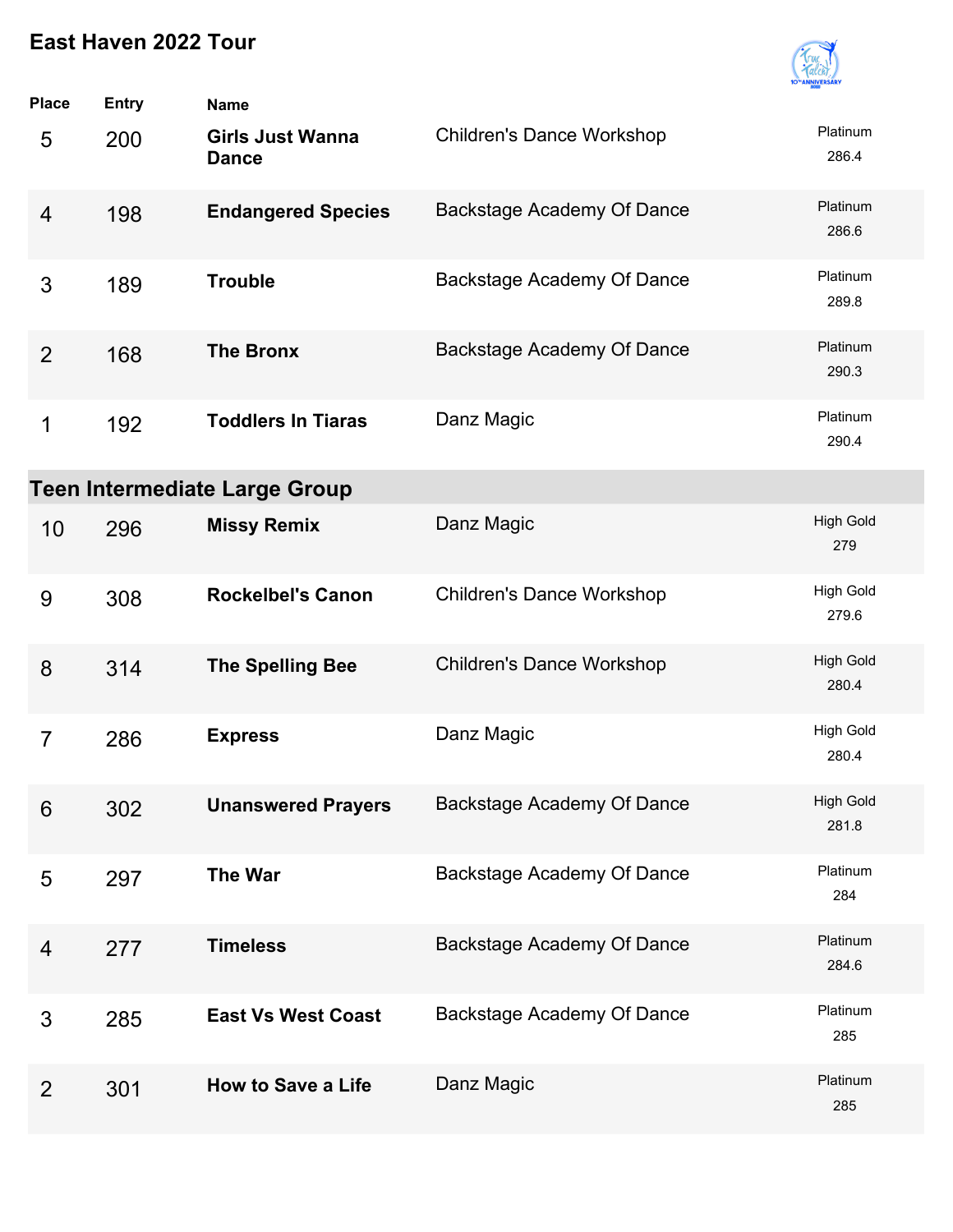

| <b>Place</b>   | <b>Entry</b>                    | <b>Name</b>                         |                                                      |   |                           |
|----------------|---------------------------------|-------------------------------------|------------------------------------------------------|---|---------------------------|
| 1              | 312                             | <b>The HBCU Culture</b>             | Hamden Academy Of Dance &<br><b>Music</b>            |   | Platinum<br>285.2         |
|                |                                 | <b>Teen Intermediate Production</b> |                                                      |   |                           |
| 1              | 276                             | <b>Miami</b>                        | <b>Epic Dance Center</b>                             |   | Platinum<br>287.2         |
|                | <b>Senior Intermediate Solo</b> |                                     |                                                      |   |                           |
| 9              | 378                             | <b>Visiting Hours</b>               | Caitlyn Hazzard<br>Deborah's Dance Workshop          | F | <b>High Gold</b><br>276.4 |
| 8              | 373                             | <b>Fever</b>                        | <b>Kendall Evans</b><br>Danz Magic                   | F | <b>High Gold</b><br>278.8 |
| $\overline{7}$ | 370                             | <b>Coppelia's Waltz</b>             | <b>Emily Bernards</b><br>Deborah's Dance Workshop    | F | <b>High Gold</b><br>280   |
| 6              | 235                             | <b>To Build A Home</b>              | Zaimarie Cabrera<br><b>Top Hat Dance Academy</b>     | F | Platinum<br>283           |
| 5              | 375                             | <b>My Nightmare</b>                 | <b>Chloe Clevelnad</b><br>Backstage Academy Of Dance | F | Platinum<br>283.2         |
| 4              | 381                             | <b>Finally</b>                      | Sarah Mcnemar<br>Danz Magic                          | F | Platinum<br>284.2         |
| 3              | 371                             | Love In The Dark                    | Jessenia Dejesus<br>Danz Magic                       | F | Platinum<br>286.2         |
| $\overline{2}$ | 376                             | <b>Bird Girl</b>                    | Sarah Beesley<br>Danz Magic                          | F | Platinum<br>287.6         |
| 1              | 364                             | <b>Just Fine</b>                    | Alyssa Deleon<br><b>Children's Dance Workshop</b>    | F | Platinum<br>289.4         |
|                |                                 | <b>Junior Advanced Small Group</b>  |                                                      |   |                           |
| 2              | 379                             | <b>What U Know About</b><br>Me      | Hamden Academy Of Dance &<br><b>Music</b>            |   | Platinum<br>285           |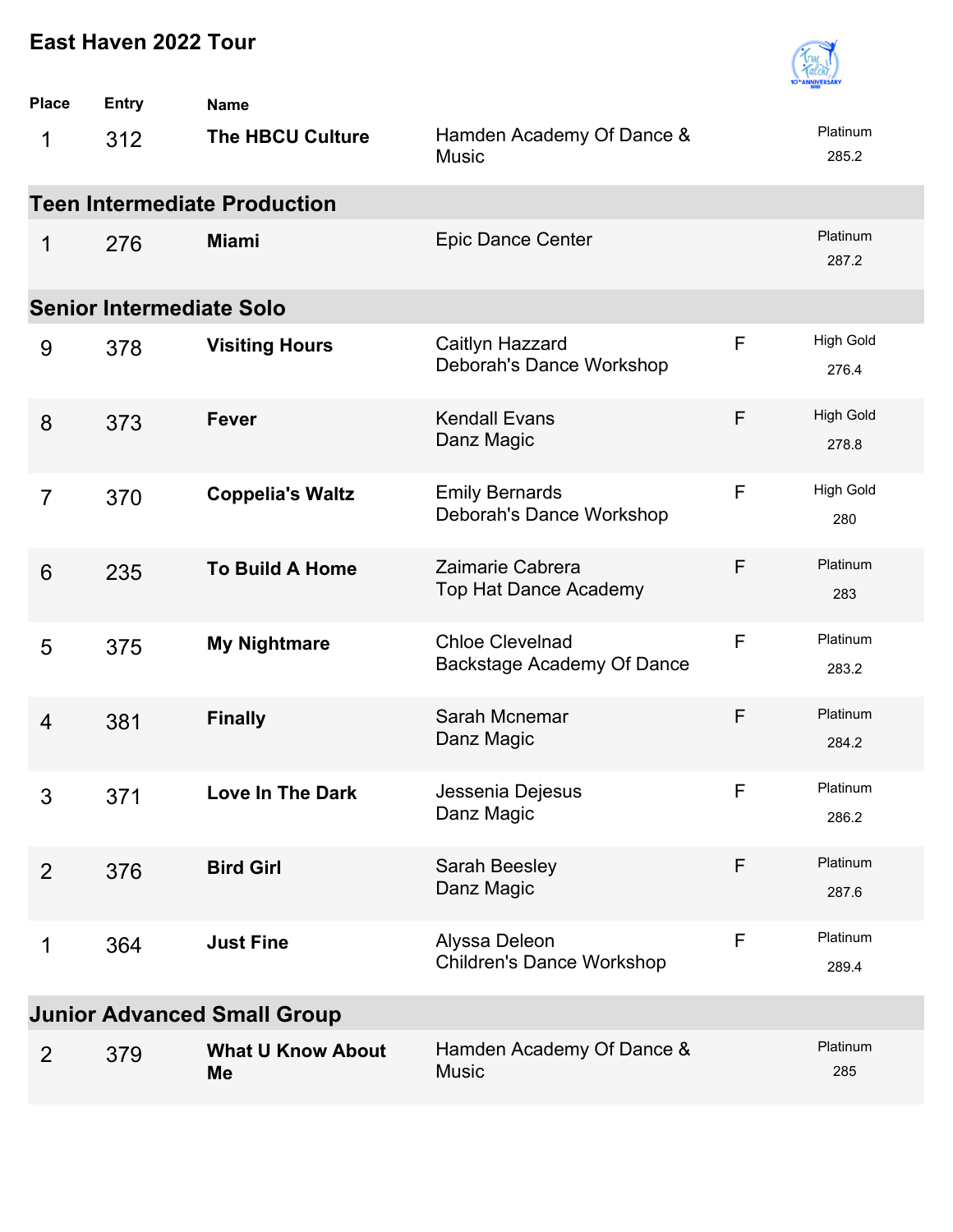

| <b>Place</b>   | <b>Entry</b>              | <b>Name</b>                        |                                                          |              |                           |
|----------------|---------------------------|------------------------------------|----------------------------------------------------------|--------------|---------------------------|
| 1              | 369                       | <b>Poolside</b>                    | Hamden Academy Of Dance &<br><b>Music</b>                |              | Platinum<br>286           |
|                |                           | <b>Junior Advanced Large Group</b> |                                                          |              |                           |
| 2              | 287                       | <b>Back In Time</b>                | <b>Star Struck Dance Studio</b>                          |              | Platinum<br>286.6         |
| 1              | 299                       | I'll Be There                      | <b>Star Struck Dance Studio</b>                          |              | Platinum<br>288           |
|                |                           | <b>Junior Advanced Production</b>  |                                                          |              |                           |
| 3              | 149                       | <b>Dance Again</b>                 | <b>Star Struck Dance Studio</b>                          |              | Platinum<br>287.9         |
| $\overline{2}$ | 275                       | We Built This City                 | <b>Star Struck Dance Studio</b>                          |              | Platinum<br>288           |
| 1              | 171                       | This Is How We Do It               | <b>Star Struck Dance Studio</b>                          |              | Platinum<br>290.4         |
|                | <b>Teen Advanced Solo</b> |                                    |                                                          |              |                           |
| 10             | 264                       | <b>Be Like Me</b>                  | Lexi Spadafino<br><b>Epic Dance Center</b>               | F            | <b>High Gold</b><br>282.6 |
| 9              | 273                       | <b>Ashes</b>                       | Stephanie Bozier<br>Epic Dance Center                    | F            | <b>High Gold</b><br>282.6 |
| 8              | 257                       | <b>Heal</b>                        | <b>Elizabeth Miller</b><br>Mid Connecticut Dance Company | $\mathsf{F}$ | Platinum<br>283           |
| $\overline{7}$ | 256                       | <b>Lonely</b>                      | Emma Cyr<br>Deborah's Dance Workshop                     | F            | Platinum<br>284.2         |
| 6              | 269                       | <b>Gravity</b>                     | Angelina Gervasi<br>Epic Dance Center                    | $\mathsf F$  | Platinum<br>286.4         |
| 5              | 255                       | <b>Pennywise</b>                   | <b>Emily Lapointe</b><br>Deborah's Dance Workshop        | F            | Platinum<br>286.6         |
| 4              | 266                       | <b>Egyptian Love</b>               | Lauren Salvani<br>Epic Dance Center                      | $\mathsf F$  | Platinum<br>287           |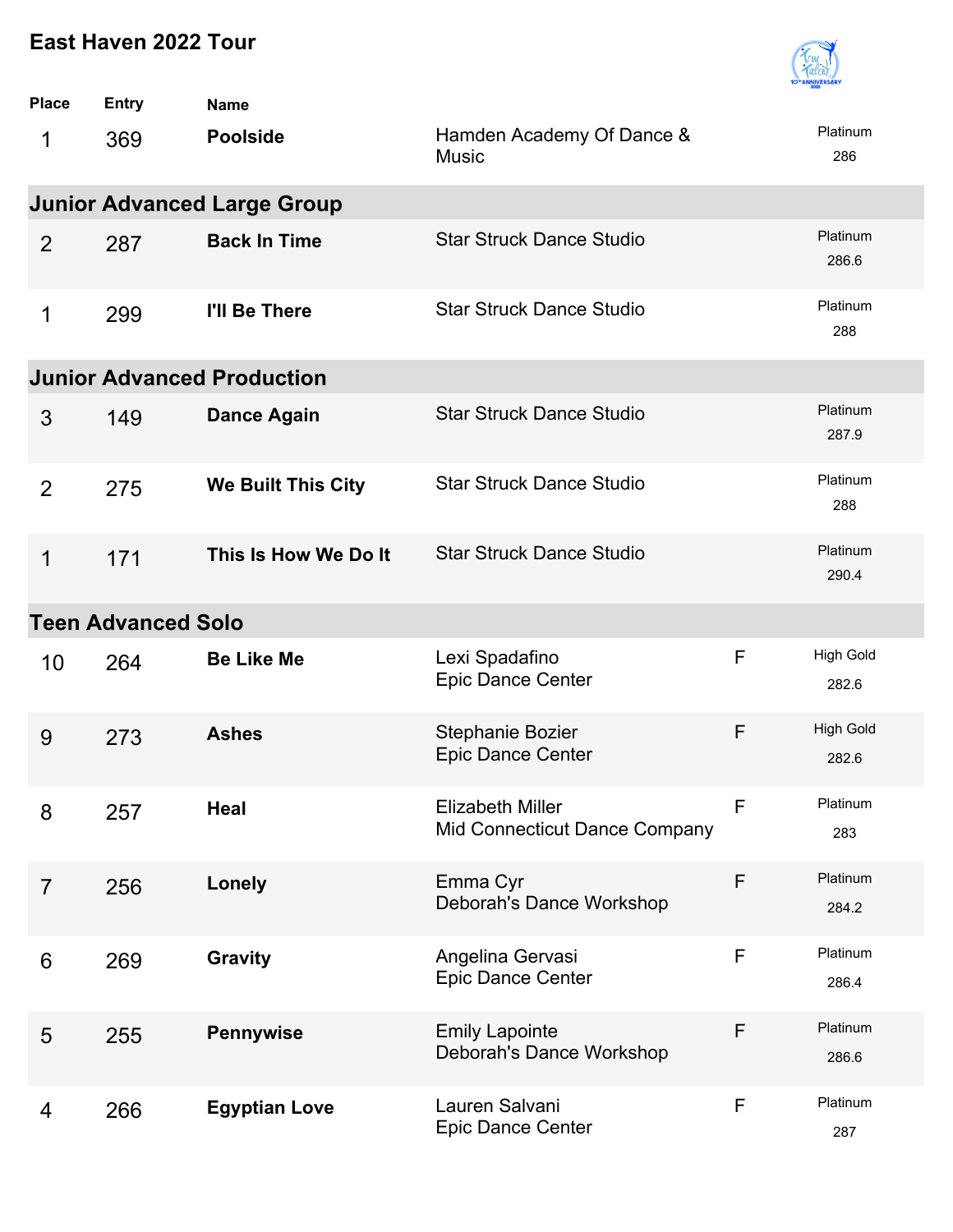

| <b>Place</b>   | <b>Entry</b> | <b>Name</b>                            |                                                                                        |   |                         |
|----------------|--------------|----------------------------------------|----------------------------------------------------------------------------------------|---|-------------------------|
| 3              | 271          | <b>Because You Loved</b><br>Me         | Gabi Luppino<br><b>Epic Dance Center</b>                                               | F | Platinum<br>287.6       |
| $\overline{2}$ | 262          | <b>Where The Shadow</b><br><b>Ends</b> | Sofia Gristina<br><b>Epic Dance Center</b>                                             | F | Platinum<br>290.6       |
| 1              | 253          | I Hear An Orchestra<br><b>Play</b>     | Daniela Mancini<br><b>Children's Dance Workshop</b>                                    | F | True Platinum<br>296.2  |
|                |              | <b>Teen Advanced Duet / Trio</b>       |                                                                                        |   |                         |
| 10             | 306          | <b>The Village</b>                     | Stephanie Bozier, Jacci Mckinlay,<br><b>Alexis Olivero</b><br><b>Epic Dance Center</b> |   | <b>High Gold</b><br>282 |
| 9              | 288          | <b>Black And Gold</b>                  | Angelina Gervasi, Willa Hanley,<br>Jacci Mckinlay<br>Epic Dance Center                 |   | Platinum<br>283         |
| 8              | 294          | <b>Panic Room</b>                      | Madison Mathews, Elizabeth Miller<br>Mid Connecticut Dance Company                     |   | Platinum<br>283         |
| $\overline{7}$ | 311          | Doja                                   | Giana Cosoleto, Zuzana Harvan<br><b>Epic Dance Center</b>                              |   | Platinum<br>285.8       |
| 6              | 298          | <b>Remember Us This</b><br><b>Way</b>  | Sofia Gristina, Gabi Luppino<br><b>Epic Dance Center</b>                               |   | Platinum<br>287.8       |
| 5              | 280          | <b>Neurosis</b>                        | Sofia Gristina, Willa Hanley,<br>Lauren Salvani<br>Epic Dance Center                   |   | Platinum<br>287.8       |
| 4              | 169          | A Pale                                 | Victoriya Mcarthur, Dalayah<br>Prescod<br>Hamden Academy Of Dance &<br><b>Music</b>    |   | Platinum<br>287.9       |
| 3              | 284          | <b>You've Got A Friend</b>             | Willa Hanley, Lauren Salvani<br><b>Epic Dance Center</b>                               |   | Platinum<br>288         |
| 2              | 305          | <b>Be Alive</b>                        | Kai Davila, Aicha Diallo<br>Hamden Academy Of Dance &<br><b>Music</b>                  |   | Platinum<br>289         |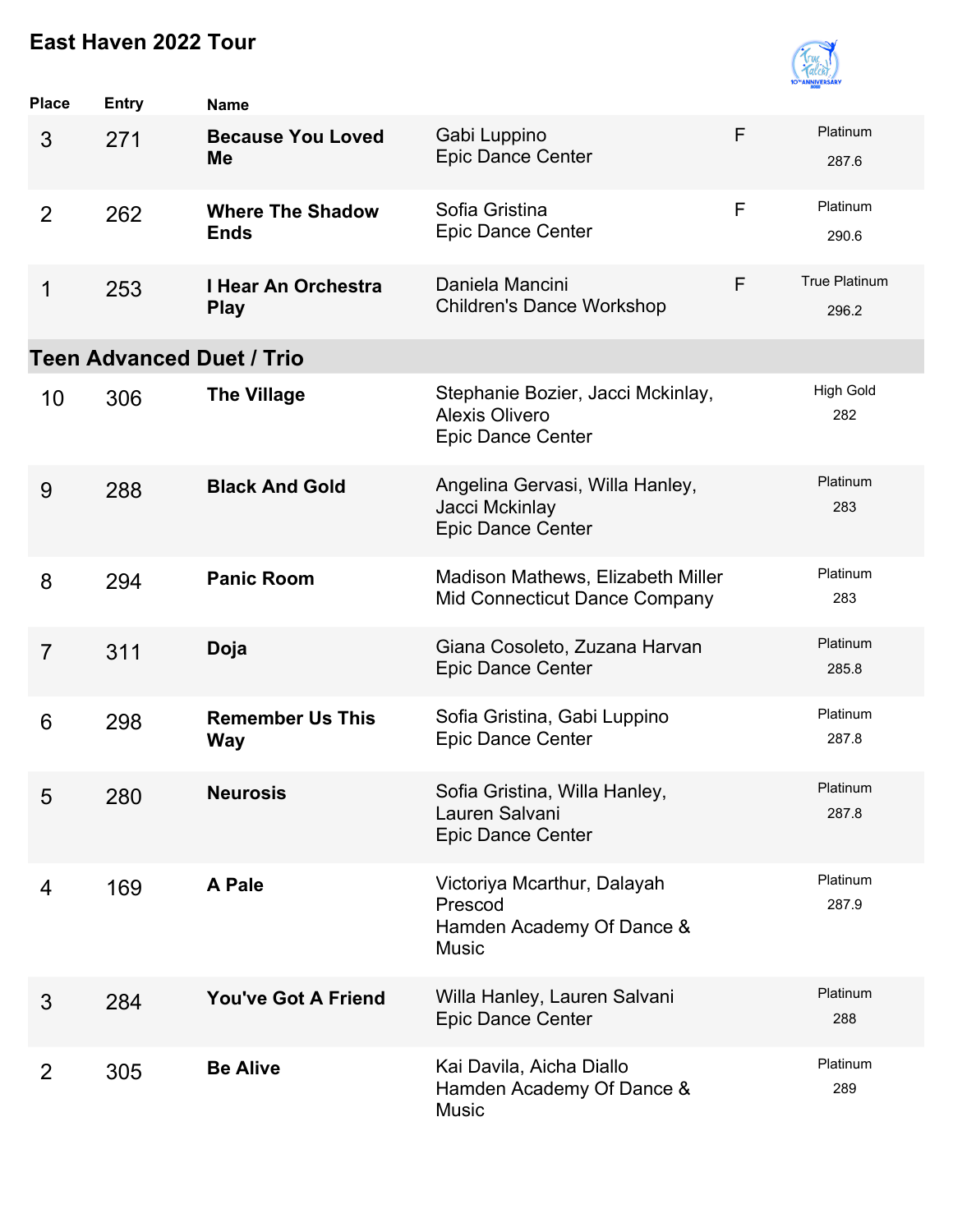

| <b>Place</b>   | <b>Entry</b> | <b>Name</b>                              |                                                                             |                           |
|----------------|--------------|------------------------------------------|-----------------------------------------------------------------------------|---------------------------|
| 1              | 293          | <b>Dusty Trails</b>                      | Sofia Gristina, Gabi Luppino,<br>Lauren Salvani<br><b>Epic Dance Center</b> | Platinum<br>290.8         |
|                |              | <b>Teen Advanced Small Group</b>         |                                                                             |                           |
| 10             | 336          | Leave A Light On                         | <b>Star Struck Dance Studio</b>                                             | Platinum<br>283.8         |
| 9              | 350          | <b>Marfa Prada</b>                       | Epic Dance Center                                                           | Platinum<br>284           |
| 8              | 330          | <b>Where They From</b>                   | <b>Star Struck Dance Studio</b>                                             | Platinum<br>284.2         |
| $\overline{7}$ | 341          | <b>Love In The Dark</b>                  | <b>Epic Dance Center</b>                                                    | Platinum<br>284.6         |
| 6              | 327          | <b>Royal Blood</b>                       | Epic Dance Center                                                           | Platinum<br>285.2         |
| 5              | 363          | <b>Welcome To The</b><br>Jungle          | Deborah's Dance Workshop                                                    | Platinum<br>285.4         |
| 4              | 337          | <b>Team</b>                              | Epic Dance Center                                                           | Platinum<br>285.8         |
| 3              | 324          | <b>Amina Warrior</b><br><b>Princess</b>  | Hamden Academy Of Dance &<br><b>Music</b>                                   | Platinum<br>286.8         |
| 2              | 325          | <b>DMX</b>                               | Epic Dance Center                                                           | Platinum<br>288           |
| 1              | 193          | <b>Enter Sandman</b>                     | <b>Star Struck Dance Studio</b>                                             | Platinum<br>288.8         |
|                |              | <b>Teen Advanced Large Group</b>         |                                                                             |                           |
| 5              | 346          | It's All Coming Back To<br><b>Me Now</b> | Epic Dance Center                                                           | <b>High Gold</b><br>282.8 |
| $\overline{4}$ | 321          | <b>Rico</b>                              | Epic Dance Center                                                           | Platinum<br>285           |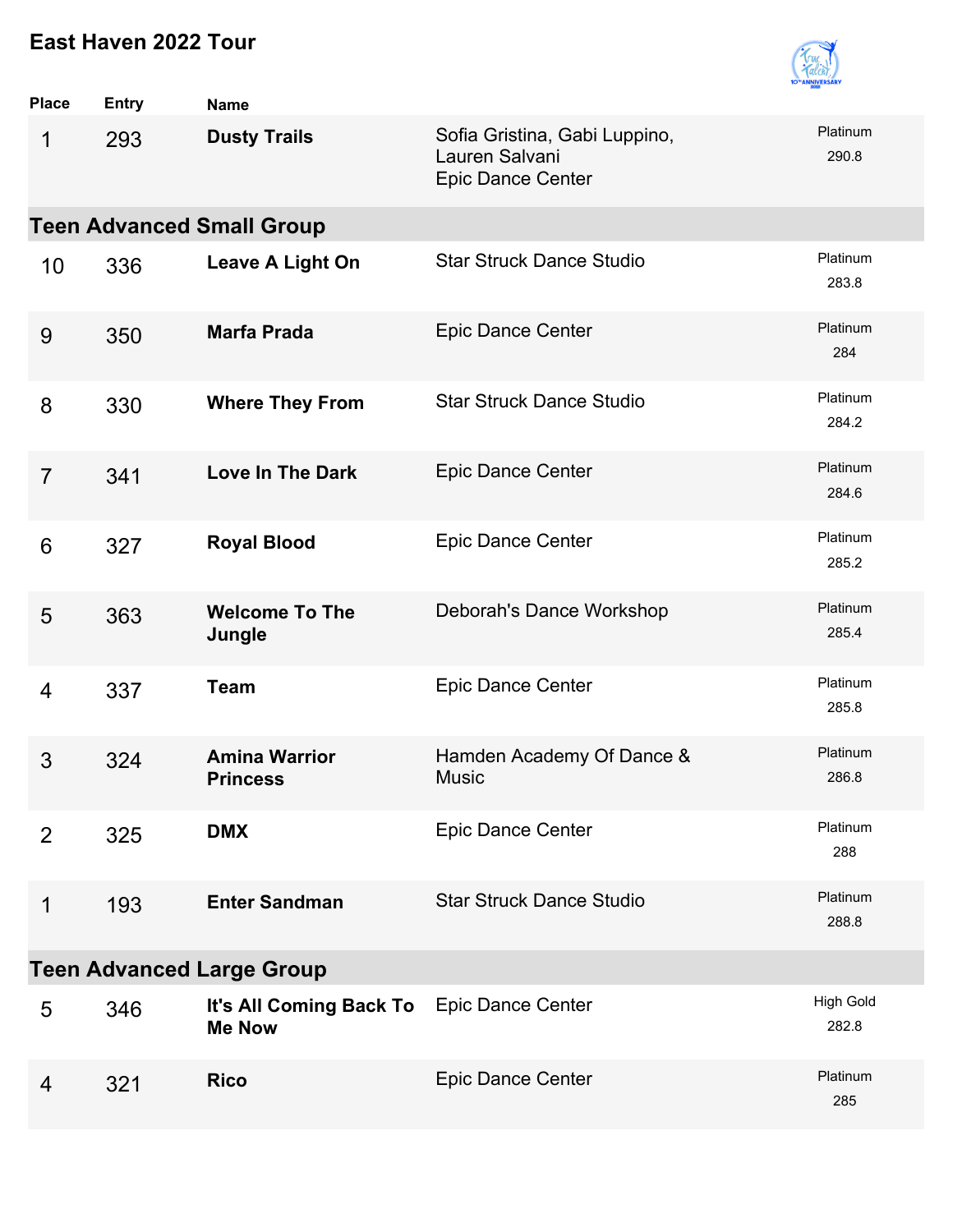

| <b>Place</b>                       | <b>Entry</b>                | <b>Name</b>                     |                                                                                      |              |                      |  |
|------------------------------------|-----------------------------|---------------------------------|--------------------------------------------------------------------------------------|--------------|----------------------|--|
| 3                                  | 344                         | <b>Show Off</b>                 | Hamden Academy Of Dance &<br><b>Music</b>                                            |              | Platinum<br>287.4    |  |
| $\overline{2}$                     | 316                         | <b>Moment 4 Life</b>            | <b>Star Struck Dance Studio</b>                                                      |              | Platinum<br>287.6    |  |
| 1                                  | 317                         | <b>Burn</b>                     | Epic Dance Center                                                                    |              | Platinum<br>288      |  |
|                                    |                             | <b>Teen Advanced Production</b> |                                                                                      |              |                      |  |
| 2                                  | 295                         | Hallelujah                      | <b>Star Struck Dance Studio</b>                                                      |              | Platinum<br>283.2    |  |
| 1                                  | 202                         | <b>Keepin' It Old School</b>    | <b>Star Struck Dance Studio</b>                                                      |              | Platinum<br>290.4    |  |
|                                    | <b>Senior Advanced Solo</b> |                                 |                                                                                      |              |                      |  |
| 6                                  | 355                         | <b>Get Up</b>                   | <b>Chloe Wiener</b><br><b>Epic Dance Center</b>                                      | F            | Platinum<br>283.2    |  |
| 5                                  | 359                         | <b>Falling Up</b>               | Carolina Peterson<br>Deborah's Dance Workshop                                        | F            | Platinum<br>284.6    |  |
| 4                                  | 356                         | <b>Ain't My Fault</b>           | <b>Tanairi Huertas</b><br><b>Epic Dance Center</b>                                   | F            | Platinum<br>285.4    |  |
| 3                                  | 365                         | You Don't Own Me                | Olivia Barbosa<br>Mid Connecticut Dance Company                                      | $\mathsf{F}$ | Platinum<br>285.6    |  |
| 2                                  | 331                         | <b>Yikes</b>                    | Ella Ferrauiola<br><b>Epic Dance Center</b>                                          | F            | Platinum<br>288.4    |  |
| 1                                  | 374                         | <b>Big Spender</b>              | Aicha Diallo<br>Hamden Academy Of Dance &<br><b>Music</b>                            | F            | True Platinum<br>295 |  |
| <b>Senior Advanced Duet / Trio</b> |                             |                                 |                                                                                      |              |                      |  |
| $\overline{2}$                     | 307                         | <b>Make It Dip</b>              | Ella Ferrauiola, Tanairi Huertas,<br><b>Chloe Wiener</b><br><b>Epic Dance Center</b> |              | Platinum<br>286      |  |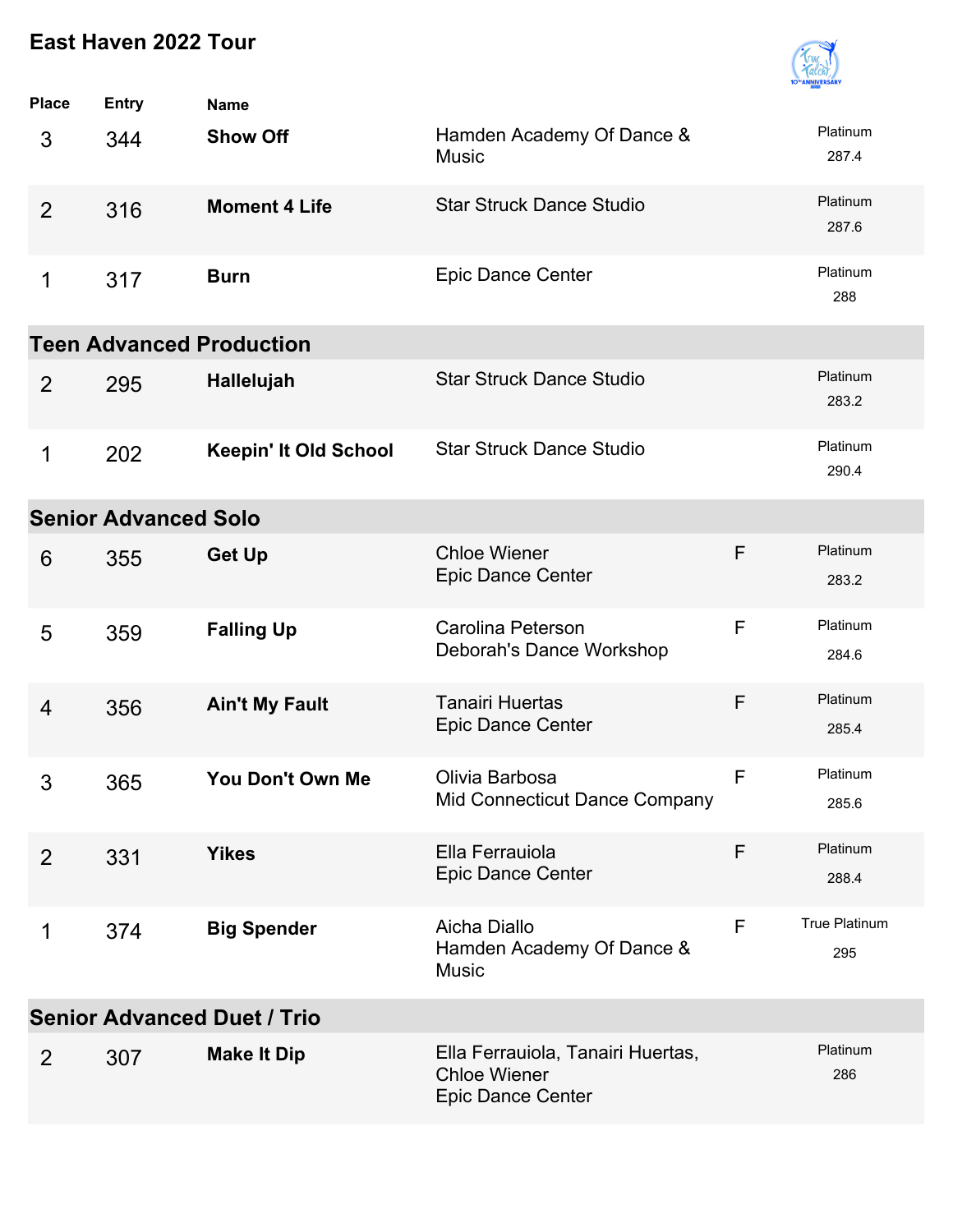

| <b>Place</b>                     | Entry                     | <b>Name</b>                            |                                                                    |   |                           |  |
|----------------------------------|---------------------------|----------------------------------------|--------------------------------------------------------------------|---|---------------------------|--|
| 1                                | 303                       | <b>Make It Rain</b>                    | Ella Ferrauiola, Chloe Wiener<br><b>Epic Dance Center</b>          |   | Platinum<br>288.6         |  |
|                                  | <b>Petite Novice Solo</b> |                                        |                                                                    |   |                           |  |
| 10                               | 72                        | <b>Pineapple Princess</b>              | Ashley D'annibale<br><b>Epic Dance Center</b>                      | F | <b>High Gold</b><br>279.5 |  |
| 9                                | 73                        | <b>Shinning Star</b>                   | <b>Richlyn Clarke</b><br>Hamden Academy Of Dance &<br><b>Music</b> | F | <b>High Gold</b><br>279.6 |  |
| 8                                | 101                       | <b>Dance Through The</b><br><b>Day</b> | Aubree Garriga<br>Danz Magic                                       | F | <b>High Gold</b><br>279.8 |  |
| $\overline{7}$                   | 102                       | It's Time To Celebrate                 | De'ara Branch<br>Danz Magic                                        | F | <b>High Gold</b><br>280   |  |
| 6                                | 99                        | I Want It All                          | <b>Emilie Werle</b><br><b>Top Hat Dance Academy</b>                | F | <b>High Gold</b><br>280   |  |
| 5                                | 70                        | <b>Push It</b>                         | Frankie Moglia<br><b>Epic Dance Center</b>                         | F | <b>High Gold</b><br>280.1 |  |
| 4                                | 108                       | I Whip My Hair                         | Kennedy Johnson<br>Danz Magic                                      | F | <b>High Gold</b><br>281.5 |  |
| 3                                | 75                        | <b>Colors Of The Wind</b>              | <b>Carmen Martinez</b><br>Top Hat Dance Academy                    | F | <b>High Gold</b><br>282.2 |  |
| 2                                | 106                       | <b>Broadway Banana</b>                 | <b>Meadow Mcfarlin</b><br>Danz Magic                               | F | <b>High Gold</b><br>282.3 |  |
| 1                                | 74                        | <b>In Demand</b>                       | Soraia Vieira<br><b>Epic Dance Center</b>                          | F | High Gold<br>282.6        |  |
| <b>Petite Novice Duet / Trio</b> |                           |                                        |                                                                    |   |                           |  |
| 8                                | 109                       | <b>Fireflies</b>                       | Bianca Morin, Eve Richnavsky<br>Deborah's Dance Workshop           |   | <b>High Gold</b><br>272.2 |  |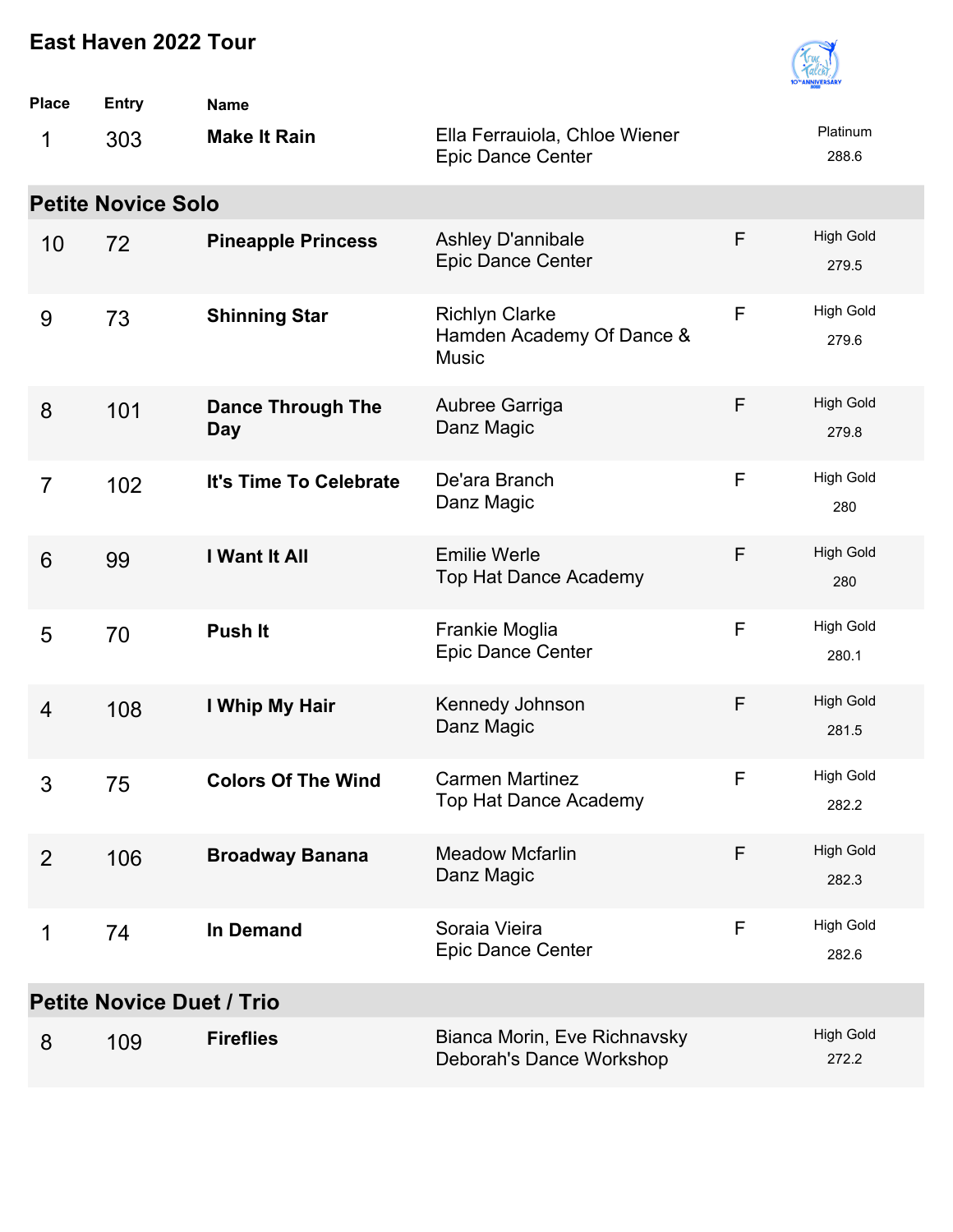

| Place | <b>Entry</b>                     | <b>Name</b>                  |                                                                                                  |                           |  |  |  |  |
|-------|----------------------------------|------------------------------|--------------------------------------------------------------------------------------------------|---------------------------|--|--|--|--|
| 7     | 114                              | <b>Unstoppable</b>           | Khloe Cancel, Everly Gilberto,<br><b>Emma Riley</b><br>Backstage Academy Of Dance                | <b>High Gold</b><br>274.4 |  |  |  |  |
| 6     | 111                              | <b>Queens</b>                | Ariana Delgado, Liana Signorile<br><b>Epic Dance Center</b>                                      | <b>High Gold</b><br>274.8 |  |  |  |  |
| 5     | 113                              | I Can't Do It Alone          | Callie Demarest, Ayriana Wither<br>Deborah's Dance Workshop                                      | <b>High Gold</b><br>275.9 |  |  |  |  |
| 4     | 126                              | <b>Dreamers</b>              | Everly Gilberto, Talia Pappa,<br><b>Emma Riley</b><br>Backstage Academy Of Dance                 | <b>High Gold</b><br>276.6 |  |  |  |  |
| 3     | 98A                              | <b>Get Into the Groove</b>   | Gianna Barnes, Serenity<br>Cunningham, Alyssa Smith<br>Hamden Academy Of Dance &<br><b>Music</b> | <b>High Gold</b><br>277.7 |  |  |  |  |
| 2     | 136                              | <b>We Could Be Heroes</b>    | Iris Anderson, Brooke Talarico<br><b>Children's Dance Workshop</b>                               | <b>High Gold</b><br>278.3 |  |  |  |  |
| 1     | 112                              | <b>Material Girl</b>         | Lilliana Surreira, Olivia Surreira<br>Danz Magic                                                 | <b>High Gold</b><br>278.6 |  |  |  |  |
|       | <b>Petite Novice Small Group</b> |                              |                                                                                                  |                           |  |  |  |  |
| 7     | 127                              | <b>No Matter What</b>        | Deborah's Dance Workshop                                                                         | <b>High Gold</b><br>271.9 |  |  |  |  |
| 6     | 118                              | <b>Revolting Children</b>    | Deborah's Dance Workshop                                                                         | <b>High Gold</b><br>277.4 |  |  |  |  |
| 5     | 124                              | <b>Go The Distance</b>       | Danz Magic                                                                                       | <b>High Gold</b><br>278.7 |  |  |  |  |
| 4     | 78                               | <b>Gift Of A Friend</b>      | Epic Dance Center                                                                                | <b>High Gold</b><br>278.8 |  |  |  |  |
| 3     | 120                              | Me Too                       | Danz Magic                                                                                       | <b>High Gold</b><br>280   |  |  |  |  |
| 2     | 81                               | You've Got A Friend In<br>Me | Danz Magic                                                                                       | <b>High Gold</b><br>282.4 |  |  |  |  |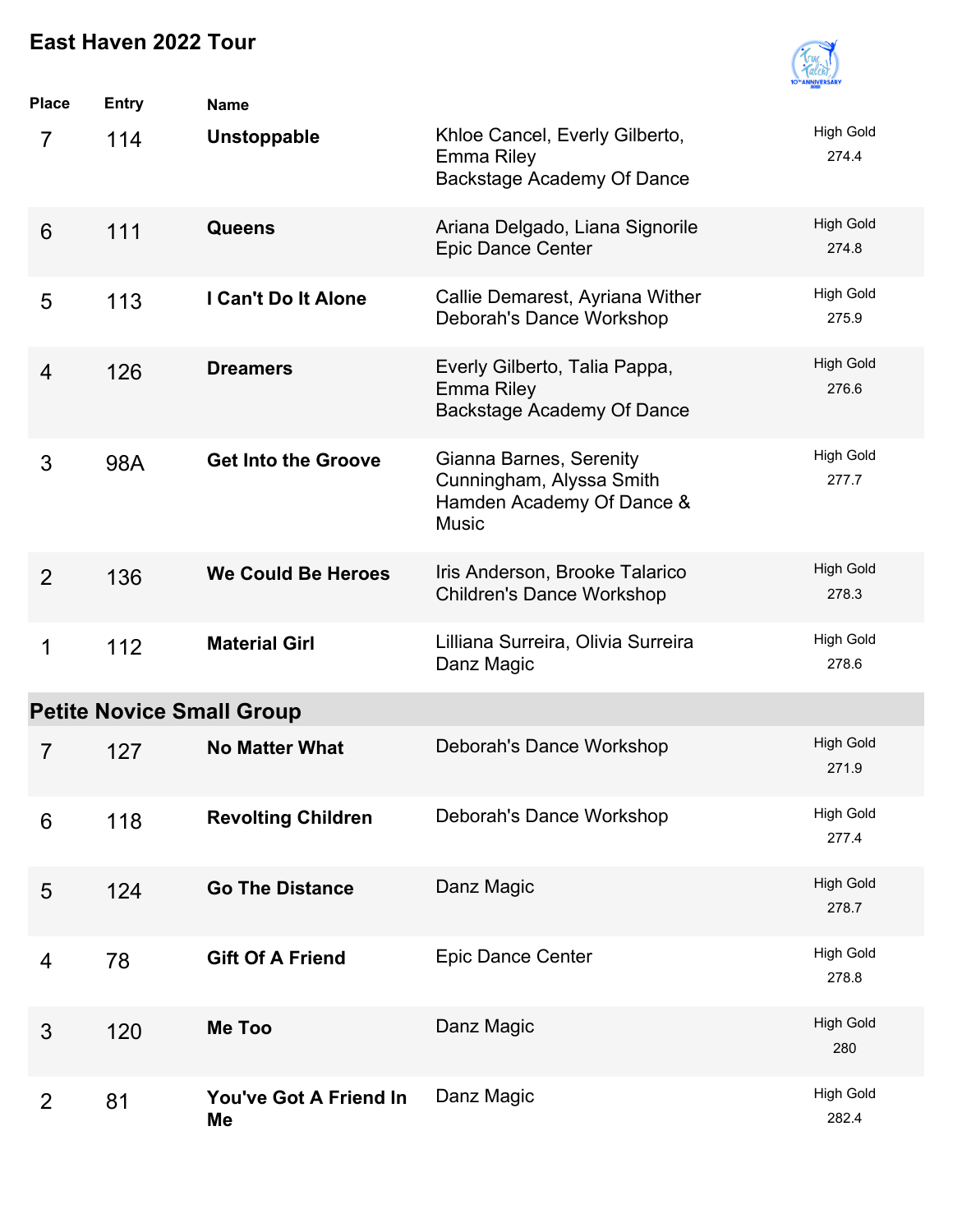

| <b>Place</b>   | <b>Entry</b>              | <b>Name</b>                                     |                                                                      |              |                           |
|----------------|---------------------------|-------------------------------------------------|----------------------------------------------------------------------|--------------|---------------------------|
| 1              | 79                        | I want You Back                                 | Hamden Academy Of Dance &<br><b>Music</b>                            |              | Platinum<br>286.4         |
|                |                           | <b>Petite Novice Large Group</b>                |                                                                      |              |                           |
| 3              | 80                        | <b>All Aboard</b>                               | <b>Epic Dance Center</b>                                             |              | <b>High Gold</b><br>275.7 |
| 2              | 82                        | <b>LOL Crew</b>                                 | <b>Epic Dance Center</b>                                             |              | <b>High Gold</b><br>276.5 |
| 1              | 87                        | <b>Cruella De Vil</b>                           | <b>Epic Dance Center</b>                                             |              | <b>High Gold</b><br>277   |
|                | <b>Junior Novice Solo</b> |                                                 |                                                                      |              |                           |
| 10             | 59                        | <b>Crazy Little Thing</b><br><b>Called Love</b> | Izzy Abbate<br><b>Epic Dance Center</b>                              | F            | <b>High Gold</b><br>279.6 |
| 9              | 27                        | <b>How Will I Know</b>                          | Joanna Riviezzo<br><b>Epic Dance Center</b>                          | $\mathsf F$  | <b>High Gold</b><br>279.8 |
| 8              | 56                        | <b>Wings</b>                                    | <b>Riley Smith</b><br><b>Epic Dance Center</b>                       | F            | <b>High Gold</b><br>280.6 |
| $\overline{7}$ | 28                        | <b>House Of The Rising</b><br><b>Sun</b>        | Jordanna Spirelli<br><b>Epic Dance Center</b>                        | $\mathsf{F}$ | <b>High Gold</b><br>280.6 |
| 6              | 57                        | <b>Colors of the wind</b>                       | Ariana Marrero<br>Danz Magic                                         | F            | <b>High Gold</b><br>280.8 |
| 5              | 23                        | <b>Confident</b>                                | Aubrianna Meikle<br>Backstage Academy Of Dance                       | F            | <b>High Gold</b><br>281.1 |
| 4              | 58                        | <b>Off with their Heads</b>                     | Jaylin Edge<br>Danz Magic                                            | F            | <b>High Gold</b><br>282.1 |
| 3              | 24                        | <b>Orange Colored Sky</b>                       | Luciana Gagliardi<br>Top Hat Dance Academy                           | F            | High Gold<br>282.2        |
| $\overline{2}$ | 34                        | <b>Breath</b>                                   | <b>Sydney MacEntire</b><br>Hamden Academy Of Dance &<br><b>Music</b> | F            | Platinum<br>284.6         |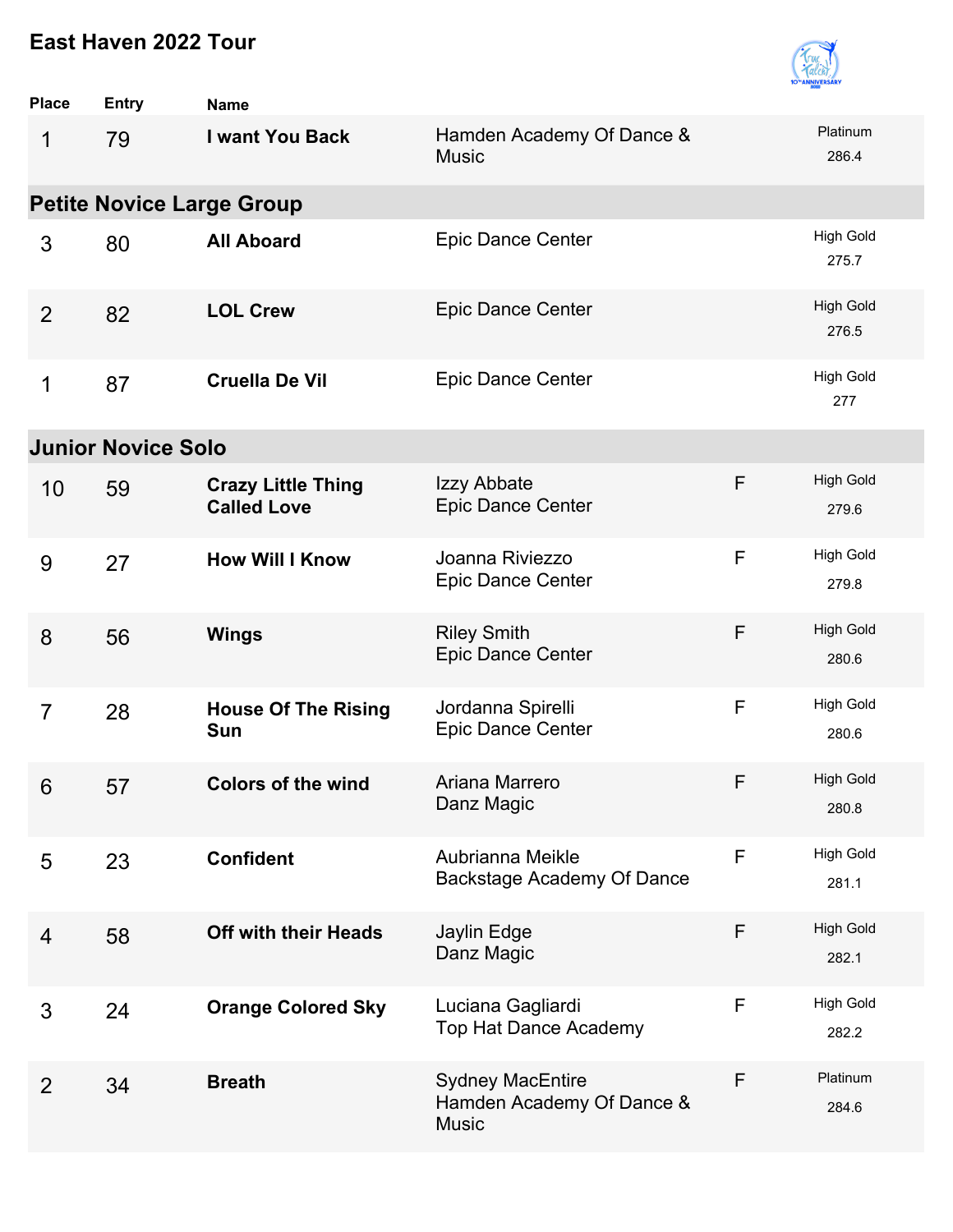

| <b>Place</b>   | <b>Entry</b>                     | <b>Name</b>                                    |                                                                                      |   |                           |
|----------------|----------------------------------|------------------------------------------------|--------------------------------------------------------------------------------------|---|---------------------------|
| 1              | 30                               | <b>That's What I'm Talking</b><br><b>About</b> | <b>Flannery Keenan</b><br>Epic Dance Center                                          | F | Platinum<br>285           |
|                | <b>Junior Novice Duet / Trio</b> |                                                |                                                                                      |   |                           |
| 5              | 60                               | <b>Fabulous</b>                                | Lily Johnson, Leanna Loja-Baez<br>Deborah's Dance Workshop                           |   | <b>High Gold</b><br>279.5 |
| 4              | 65                               | <b>Italiano</b>                                | Vanessa Carinci, Joanna Riviezzo,<br>Liana Signorile<br><b>Epic Dance Center</b>     |   | <b>High Gold</b><br>279.6 |
| 3              | 31                               | <b>Footprints In The Sand</b>                  | Riley Smith, Kaitlyn Zigabarra<br><b>Epic Dance Center</b>                           |   | <b>High Gold</b><br>280.2 |
| $\overline{2}$ | 50                               | <b>Carry You</b>                               | Gemma Bianchini, Jordanna<br>Spirelli<br><b>Epic Dance Center</b>                    |   | <b>High Gold</b><br>280.6 |
| 1              | 54                               | Pop                                            | Flannery Keenan, Nina Slizowski,<br><b>Hailey Zimmer</b><br><b>Epic Dance Center</b> |   | Platinum<br>286           |
|                |                                  | <b>Junior Novice Small Group</b>               |                                                                                      |   |                           |
| 10             | 130                              | <b>Friendship</b>                              | Backstage Academy Of Dance                                                           |   | <b>High Gold</b><br>274.9 |
| 9              | 125                              | Home                                           | <b>Epic Dance Center</b>                                                             |   | <b>High Gold</b><br>275.7 |
| 8              | 123                              | <b>Hey Mama</b>                                | Epic Dance Center                                                                    |   | <b>High Gold</b><br>276   |
| $\overline{7}$ | 148                              | <b>Dive Into The Pool</b>                      | Epic Dance Center                                                                    |   | <b>High Gold</b><br>276.1 |
| 6              | 69                               | <b>Pep Rally</b>                               | Epic Dance Center                                                                    |   | <b>High Gold</b><br>276.1 |
| 5              | 129                              | <b>Heaven Is A Place On</b><br><b>Earth</b>    | Epic Dance Center                                                                    |   | <b>High Gold</b><br>276.7 |
| 4              | 121                              | <b>Boneless</b>                                | Deborah's Dance Workshop                                                             |   | <b>High Gold</b><br>277   |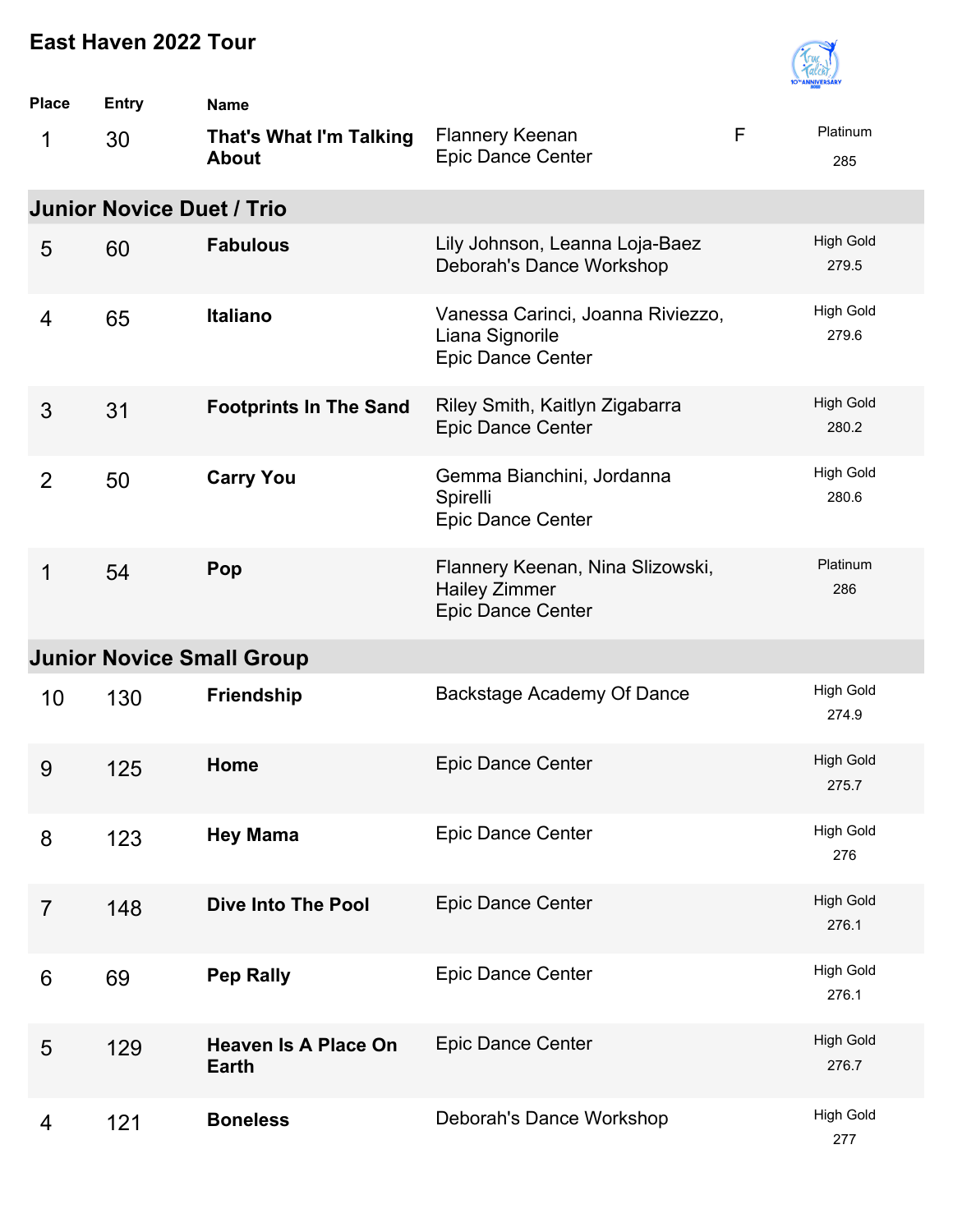

| <b>Place</b>   | <b>Entry</b>            | <b>Name</b>                                 |                                                  |   |                           |  |  |  |
|----------------|-------------------------|---------------------------------------------|--------------------------------------------------|---|---------------------------|--|--|--|
| 3              | 122                     | Girls day                                   | Backstage Academy Of Dance                       |   | <b>High Gold</b><br>278.4 |  |  |  |
| $\overline{2}$ | 131                     | <b>Why So Serious</b>                       | <b>Epic Dance Center</b>                         |   | <b>High Gold</b><br>279.2 |  |  |  |
| 1              | 117                     | <b>LA Love</b>                              | Backstage Academy Of Dance                       |   | Platinum<br>283.4         |  |  |  |
|                |                         | <b>Junior Novice Large Group</b>            |                                                  |   |                           |  |  |  |
| 4              | 104                     | <b>The City That Never</b><br><b>Sleeps</b> | <b>Epic Dance Center</b>                         |   | <b>High Gold</b><br>275.6 |  |  |  |
| 3              | 135                     | Flight 909                                  | <b>Epic Dance Center</b>                         |   | <b>High Gold</b><br>276.8 |  |  |  |
| $\overline{2}$ | 128                     | <b>Good To Be Bad</b>                       | <b>Legacy School Of Dance</b>                    |   | <b>High Gold</b><br>277.6 |  |  |  |
| 1              | 133                     | <b>Get Low</b>                              | <b>Legacy School Of Dance</b>                    |   | <b>High Gold</b><br>279.8 |  |  |  |
|                | <b>Teen Novice Solo</b> |                                             |                                                  |   |                           |  |  |  |
| 8              | 140                     | <b>Remedy</b>                               | <b>Elsie Waldron</b><br>Danz Magic               | F | <b>High Gold</b><br>272.8 |  |  |  |
| $\overline{7}$ | 145                     | <b>When I Look At You</b>                   | Ava Mccloat<br><b>Epic Dance Center</b>          | F | <b>High Gold</b><br>273.4 |  |  |  |
| 6              | 146                     | Hair                                        | <b>Skylar Zimmer</b><br><b>Epic Dance Center</b> | F | <b>High Gold</b><br>273.8 |  |  |  |
| 5              | 138                     | In Case You Don't Live<br><b>Forever</b>    | Sasha St. Germain<br>Deborah's Dance Workshop    | F | <b>High Gold</b><br>274.9 |  |  |  |
| 4              | 147                     | <b>Lost Boy</b>                             | Kaitlyn Zigabarra<br>Epic Dance Center           | F | <b>High Gold</b><br>278.1 |  |  |  |
| 3              | 139                     | <b>Titanium</b>                             | <b>Adrianna Torres</b><br>Danz Magic             | F | <b>High Gold</b><br>280.1 |  |  |  |